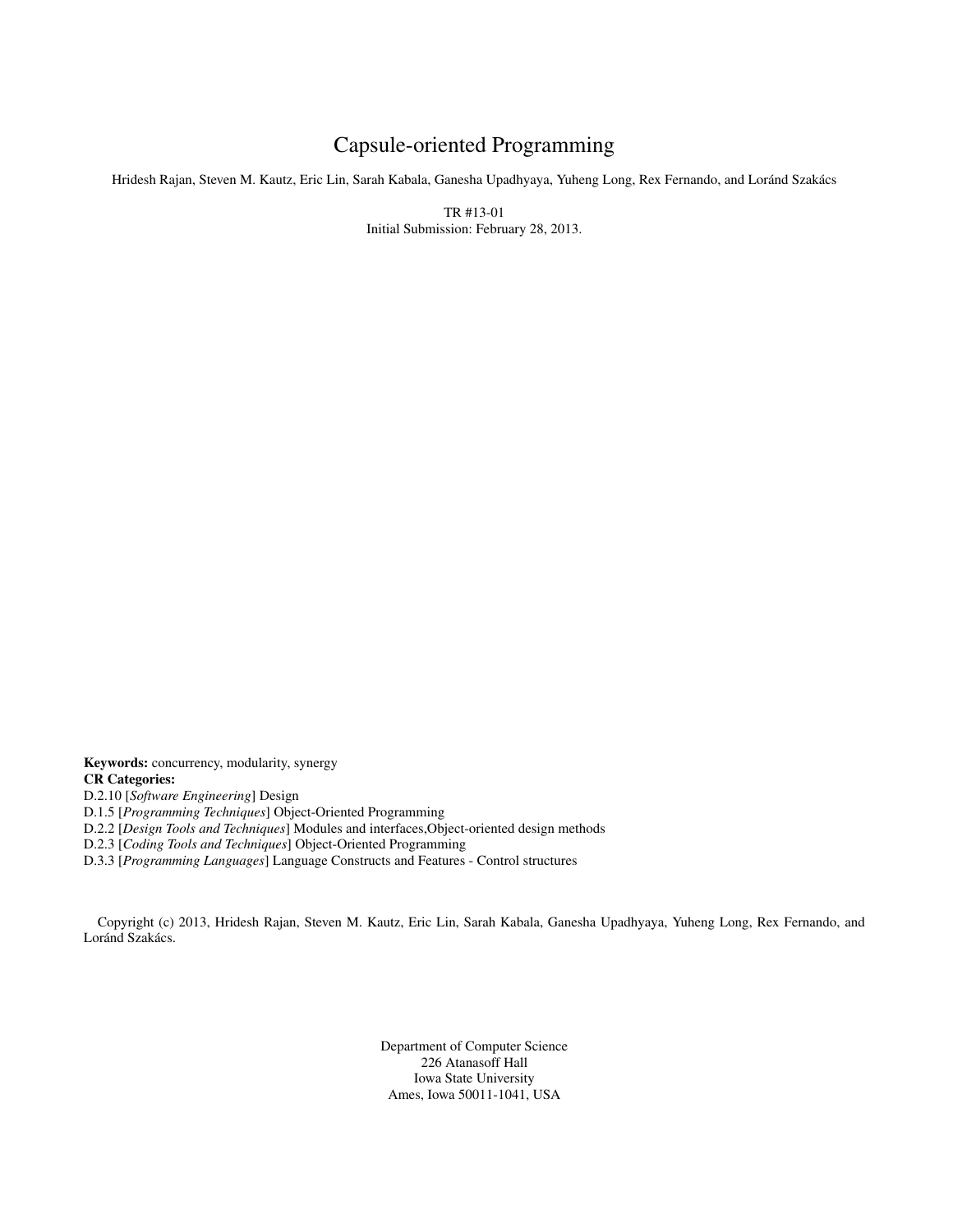# **Capsule-oriented Programming**

Hridesh Rajan, Steven M. Kautz, Eric Lin, Sarah Kabala, Ganesha Upadhyaya, Yuheng Long, Rex Fernando, and Loránd Szakács Iowa State University, Ames, IA, 50011, USA {hridesh,smkautz,eylin,skabala,ganeshau,csgzlong,fernanre,lorand}@iastate.edu

# ABSTRACT

Many programmers find writing and reasoning about concurrent programs difficult and can benefit from better abstractions for concurrency. A promising class of such concurrency abstractions combines state and control within a single linguistic mechanism and uses asynchronous messages for communications, e.g. active objects or actors. One hurdle is the need to adapt to an asychronous style of programming. We believe that most benefits of actor-like abstractions can be brought to sequentially-trained programmers via a more familiar synchronous model. We call this model *capsuleoriented programming*, where programmers describe a system in terms of its modular structure and write sequential code to implement the operations of those modules using a new abstraction that we call *capsule*. Capsule-oriented programs look like familiar sequential programs but they are implicitly concurrent. We present Panini, a capsule-oriented programming language, and its compiler, which help programmers avoid two classes of concurrency errors: sequential inconsistency and data races due to sharing. We have refactored the Java Grande and NPB benchmarks (>134,000 LOC) using Panini, leading to simpler and shorter programs that perform as well as the parallel versions provided with the benchmarks.

# 1. INTRODUCTION

Modern software systems tend to be distributed, event-driven, and asynchronous, often requiring components to maintain multiple threads for message and event handling. In addition, there is increasing pressure on developers to introduce concurrency into applications in order to take advantage of multicore processors to improve performance. Yet concurrent programming stubbornly remains difficult and error-prone. First, a programmer must partition the overall system workload into tasks. Second, tasks must be associated with threads of execution in a manner that improves utilization while minimizing overhead; note that this set of decisions is highly dependent on characteristics of the platform, such as the number of available cores. Finally, the programmer must manage the dependence, interaction, and potential interleaving between tasks to maintain the intended semantics and avoid concurrency hazards, often by using low-level primitives for synchronization.

Copyright 20XX ACM X-XXXXX-XX-X/XX/XX ...\$15.00.

For the programmer to address these issues, better abstractions are needed that can hide the details of concurrency and allow them to focus on the program logic.

The significance of better abstractions for concurrency is not lost on the research community. Some key ideas from the last two decades include: *guardians* [25], *active objects* [23, 32], and *actors* [3], all of which combine state and control within a single linguistic mechanism and use asynchronous messages for communications. We believe that a major gap remains. There is an impedance mismatch between sequential and implicitly concurrent code written using actor-like abstractions that is hard for a sequentially trained programmer to overcome. These programmers typically rely upon the sequence of operations to reason about their programs.

Contributions. We present *capsule-oriented programming* to address the challenges of concurrent programming. A central goal of this programming style is to provide tools to enable programmers to simply do what they do best, that is, to describe a system in terms of its modular structure [34] and write sequential code to implement the operations of those modules. To achieve this, we introduce a new abstraction that we call *capsule*. A capsule is similar to a process in CSP [21]; it defines a set of public operations, and also serves as a memory region for some set of ordinary objects.

One goal in capsule-oriented programming is that the programmer should get the benefits of asynchronous execution without being forced to adapt to an asynchronous, message-passing style of programming. To the programmer, inter-capsule calls look like ordinary method calls. Capsule-oriented programs are implicitly concurrent. There are no explicit threads or synchronization locks; if necessary or beneficial, concurrency is introduced by the compiler. Capsule-oriented programming eliminates two classes of concurrency errors: sequential inconsistency and race conditions due to shared data.

We have realized the basic ideas behind capsule-oriented programming in an extension of Java that we call Panini (§3) and have implemented a compiler for Panini by extending the industry standard javac compiler (§4). Our experience with over 134,000 lines of capsule-oriented programs shows that they are simpler, shorter, and have performance comparable to explicitly concurrent versions written by expert benchmark programmers (§5 and §6).

# 2. MOTIVATION

To illustrate the challenges of concurrent program design, consider a simplified navigation system. The system consists of four components: a route calculator, a maneuver generator, an interface to a GPS unit, and a UI. The UI requests a new route by invoking a calculate operation on the route calculator, assumed to be computationally intensive. When finished, the route is passed to the maneuver generator via method setNewRoute. The GPS inter-

Permission to make digital or hard copies of all or part of this work for personal or classroom use is granted without fee provided that copies are not made or distributed for profit or commercial advantage and that copies bear this notice and the full citation on the first page. To copy otherwise, to republish, to post on servers or to redistribute to lists, requires prior specific permission and/or a fee.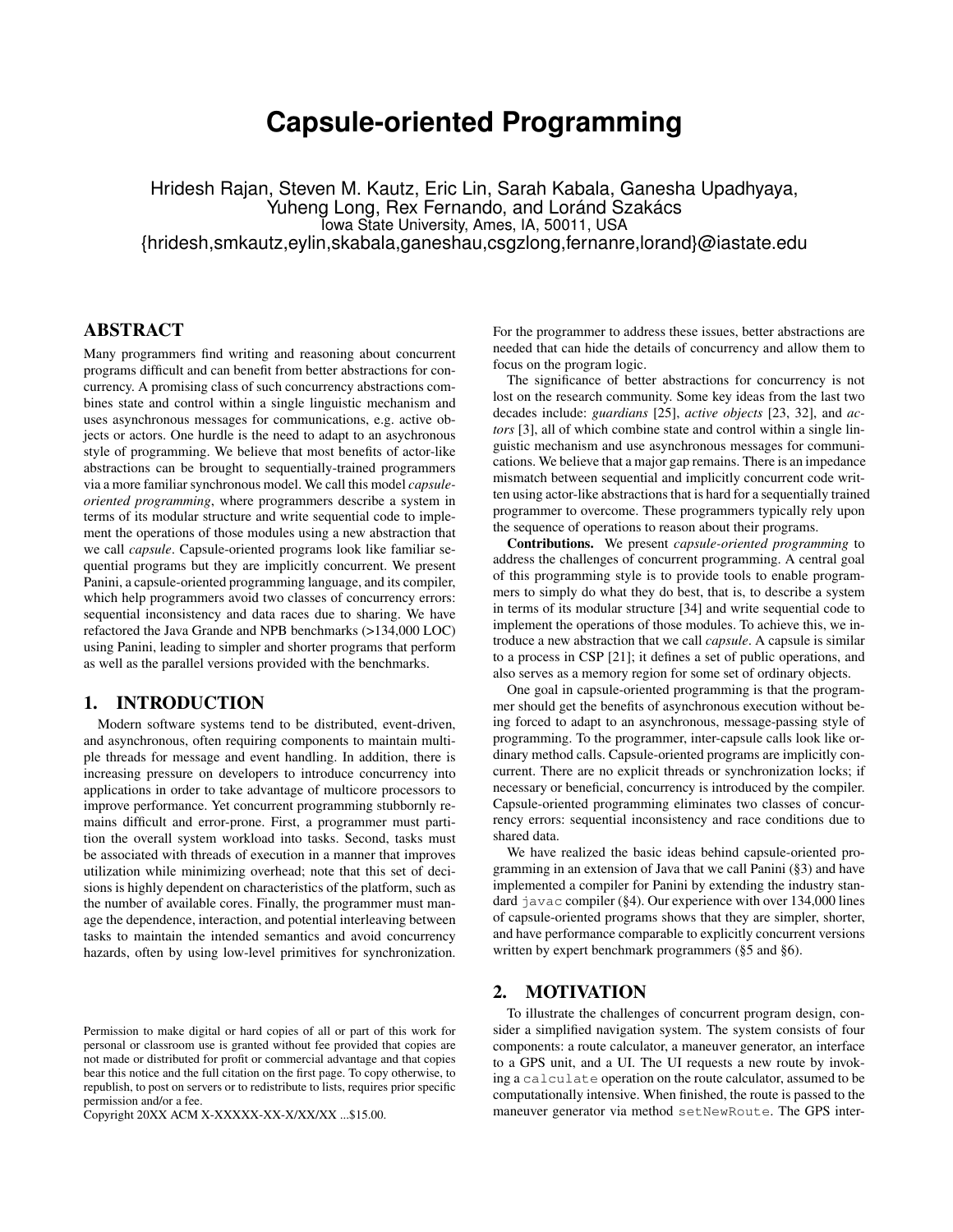#### Java program with **explicit concurrency**

#### Java program, con't

| 1 class ManeuverGen {                                                   | 51 <b>class UI</b> { /* provides updatePosition, announceNextTurn $*$ }                     |
|-------------------------------------------------------------------------|---------------------------------------------------------------------------------------------|
| private Route currentRoute;<br>$\overline{2}$                           | 52 class Navigation {                                                                       |
| private Position current Position;<br>3                                 | public static void main(String[] args) {<br>53                                              |
| private UI ui;<br>$\overline{4}$                                        | ManeuverGen mg = new ManeuverGen();<br>54                                                   |
| public synchronized void setNewRoute(Route r) {<br>5                    | Calculator $rc = new Shortest(mg);$<br>55                                                   |
| currentRoute = $r$ ;                                                    | final GPS $qps = new GPS(mg);$<br>56                                                        |
| 6                                                                       | Thread $t = new Thread(new Runnable()$<br>57                                                |
| $7\phantom{.0}$                                                         | public void run() { gps.runLoop(); }<br>58                                                  |
| public synchronized void updatePosition(Position p) {<br>$\bf8$         | 59                                                                                          |
| current Position = $p$ ;<br>9                                           | $\}$ );                                                                                     |
| final Position temp = $p$ ;<br>10 <sup>°</sup>                          | $t. start()$ ;<br>60                                                                        |
| Runnable $r = new$ Runnable() {<br>11                                   | $\frac{1}{2}$<br>61                                                                         |
| public void run() { ui. updatePosition(temp);}<br>12 <sup>2</sup>       | // Also create and start UI, details not shown<br>62                                        |
| Έ.<br>13                                                                | $\frac{1}{2}$<br>63                                                                         |
| SwingUtilities.invokeLater(r);<br>14                                    | 64<br>}                                                                                     |
| final Instruction inst = $nextManager();$                               | $65$ }                                                                                      |
| 15                                                                      |                                                                                             |
| if (inst $!=$ null) {<br>16                                             |                                                                                             |
| $r = new Runnable()$<br>17                                              |                                                                                             |
| public void run() { ui.announceNextTurn(inst); }<br>18                  | <b>Implicitly concurrent Panini program</b>                                                 |
| Τ.<br>19                                                                | 66 <b>capsule ManeuverGen (UI ui)</b> $\{$ // Requires an instance of capsule UI            |
| SwingUtilities.invokeLater(r);<br>20                                    | Route current Route = $null$ ;<br>// A capsule state<br>67                                  |
| }<br>21                                                                 | Position position = $null$ ;<br>68                                                          |
| 22                                                                      | <b>void setNewRoute(Route r) { currentRoute = r; }</b> // A capsule procedure               |
| public synchronized Position getCurrentPosition() {                     | 69                                                                                          |
| 23                                                                      | void updatePosition(Position p) {<br>70                                                     |
| return current Position:<br>24                                          | $position = p$ ;<br>71                                                                      |
| 25                                                                      | ui.updatePosition(p);<br>// Inter-capsule procedure call<br>72                              |
| <b>private</b> Instruction nextManeuver() $\{/* \dots */\}$<br>26       | $Instruction$ inst = nextManeuver();<br>73                                                  |
| 27                                                                      | if $(int = null)$ ui.announceNextTurn(inst);<br>74                                          |
| 28 interface Calculator {void calculate (Position dst) ;}               | 75                                                                                          |
| 29 class Shortest implements Calculator {                               | Position getCurrentPosition() { return position; }<br>76                                    |
| private ManeuverGen mg;<br>30                                           | <b>private Instruction nextManeuver()</b> $\{1, 2, \ldots, n\}$ // A helper procedure<br>77 |
| <b>public</b> Shortest(ManeuverGen mg) $\{this \text{.mg} = mg\}$<br>31 | 78 }                                                                                        |
| public void calculate (final Position dst) {<br>32                      | 79 signature Calculator { void calculate (Position dst); }                                  |
| Thread $t = new Thread(new Runnable()$                                  |                                                                                             |
| 3 <sub>3</sub>                                                          | 80 capsule Shortest (ManeuverGen m) implements Calculator {                                 |
| public void run() {<br>34                                               | 81 void calculate (Position dst) {                                                          |
| Route r = helper(mg.getCurrentPosition(), dst);<br>35                   | Route $r = \text{heller}(m.getCurrentPosition(), \text{dst)});$<br>82                       |
| mg.setNewRoute(r);<br>36                                                | m.setNewRoute(r);<br>83                                                                     |
| <sup>}</sup><br>37                                                      | 84<br>$\mathcal{F}$                                                                         |
| $\}$ :<br>38                                                            | <b>private</b> Route helper(Position src, Position dst) $\{1, 2, \ldots, n\}$<br>85         |
| $t. start()$ ;<br>39                                                    | 86                                                                                          |
| 40                                                                      | 87 capsule GPS (ManeuverGen mg) {                                                           |
| private Route helper(Position src, Position dst) {/* */}<br>41          | 88 void run() {                                                                             |
| 42                                                                      | while (true) mg.updatePosition(readData());<br>89                                           |
| 43 <b>class GPS</b> {                                                   |                                                                                             |
|                                                                         | 90                                                                                          |
| private ManeuverGen mg;<br>44                                           | private native Position readData();<br>91                                                   |
| public GPS(ManeuverGen mg) {this.mg = mg;}<br>45                        | $92$ }                                                                                      |
| public void runLoop() {<br>46                                           | 93 <b>capsule UI</b> {/* provides updatePosition, announceNextTurn $*/$ }                   |
|                                                                         |                                                                                             |
| while (true) mg.updatePosition(readData());<br>47                       | 94 system Navigation {                                                                      |
| 48                                                                      | 95 Ul ui ; ManeuverGen m ; Shortest r ; GPS g ; // Capsule instances                        |
| private native Position readData();<br>49                               | $96 \text{ m (ui)}$ ; r (m); g (m);<br>// Wiring capsule instances                          |
| $50 \}$                                                                 | $97$ }                                                                                      |

#### Figure 1: Programs for a simplified navigation system. Classes **Position**, **Route**, and **Instruction** are elided.

face continually parses the data stream from the hardware and updates the maneuver generator with the current position via method updatePosition. The maneuver generator checks the position against the current route and generates a new turn instruction for the UI if needed (not computationally intensive).

The modular structure of the system is clear from the description above, and it is not difficult to define four Java classes with appropriate methods corresponding to this design. However, the system will not yet work. The programmer is faced with a number of nontrivial decisions: Which of these components needs to be associated with an execution thread of its own? Which operations must be executed asynchronously? Where is synchronization going to be needed? A human expert might reach the following conclusions, shown in the listing in Figure 1.

- A thread is needed to read the GPS data (lines 57-60)
- The UI, as usual, has its own event-handling thread. The calls on the UI need to pass their data to the event handling thread via the UI event queue (lines 10–14 and 17–20)
- The route calculation needs to run in a separate thread; otherwise, calls to calculateRoute will "steal" the UI event thread and cause the UI to become unresponsive (lines 33–39)
- The ManeuverGen class does not need a dedicated thread, however, its methods need to be synchronized, since its data is accessed by both the GPS thread and the thread doing route calculation (lines 5, 8, and 23)

None of the conclusions above, in itself, is difficult to implement in Java. Rather, in practice it is the process of visualizing the interactions between the components, in order to reach those conclusions, that is extremely challenging for programmers [28, 2].

## 3. THE PANINI LANGUAGE

A central goal of capsule-oriented programming and the Panini language is to help sequentially trained programmers deal with the challenges of concurrent program design.

Overview. The Panini programmer specifies a system as a collection of *capsules* and ordinary object-oriented classes. A *capsule*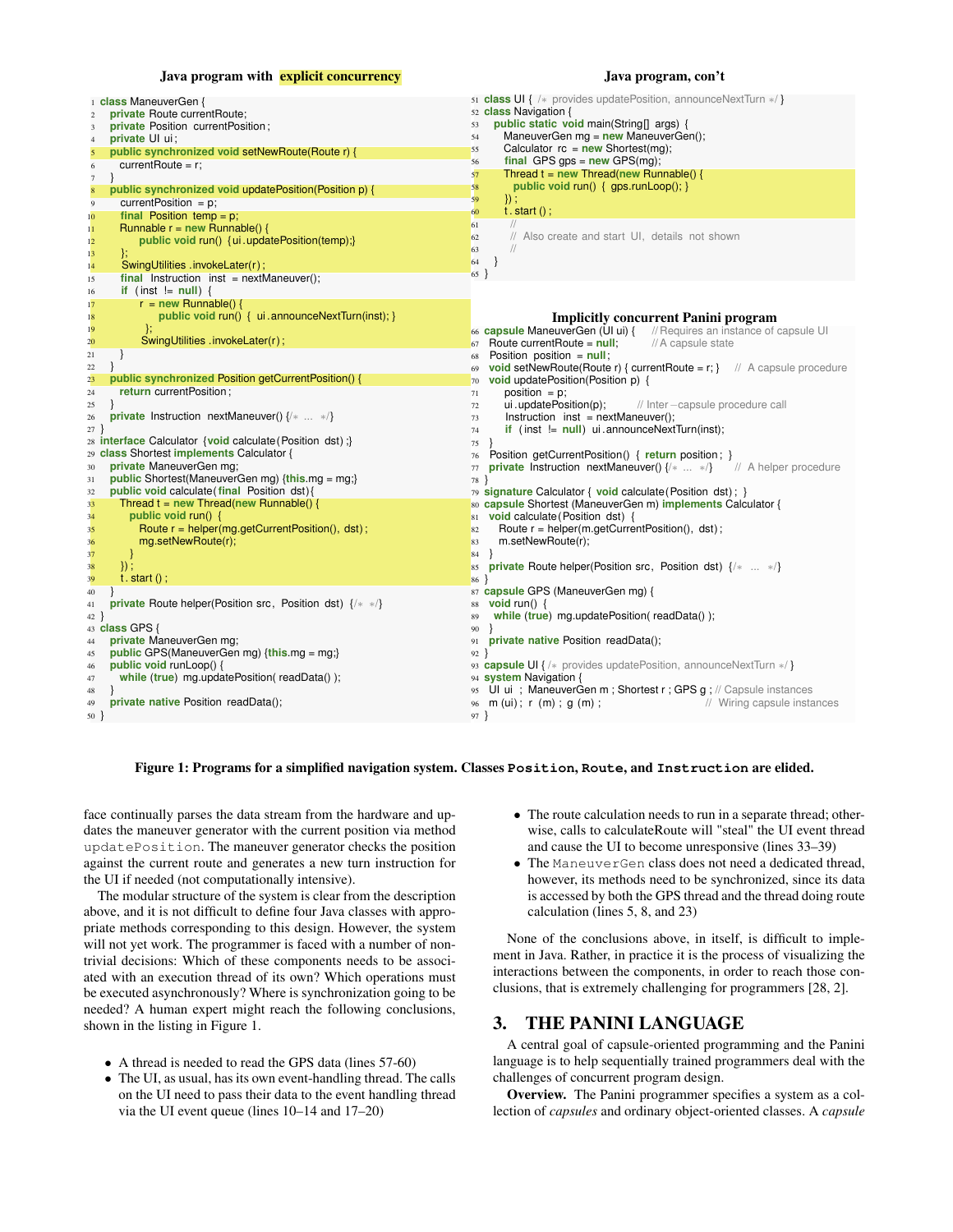is an abstraction for decomposing a software into its parts and a *system* is a mechanism for composing these parts together.<sup>12</sup> A capsule is like Parnas's information-hiding module [34] in that it defines a set of public operations, hides the implementation details, and could serve as a work assignment for a developer or a team of developers. Beyond these standard responsibilities, a capsule also serves as a memory region, or ownership domain [11, 10], for some set of standard object instances and behaves as an independent logical process [21]. Inter-capsule calls look like ordinary method calls to the programmer. The object-oriented features are standard, but there are no explicit threads or synchronization locks in Panini.

# 3.1 Declarations in Panini

A program in Panini can have zero or more signature declarations, zero or more class declarations, zero or more capsule declarations, and a system declaration.

Signature. A signature declaration in Panini contains one or more abstract procedure signatures. An example signature declaration Calculator appears on line 79 in Figure 1. Each procedure signature has a return type, a name, and zero or more formal parameters. This syntax is similar to interfaces in Java, except that for simplicity we do not allow signature inheritance.

Capsule. A capsule declaration consists of the keyword 'capsule', the name of the capsule, zero or more formal parameters representing dependencies on other capsules, and zero or more signatures representing services that the capsule provides, followed by the capsule's implementation. This is similar to both the Mesa [31] and nesC [16] languages. Each procedure declaration in every signature implemented by the capsule must match in entirety with exactly one capsule procedure. Panini does not have capsule inheritance but does have class inheritance. The primary mechanism for reuse of capsules is composition.

The example in Figure 1 contains four capsule declarations. The capsule ManeuverGen requires a UI capsule instance on line 66, (UI ui). Similarly, the capsule Shortest declares that it requires an instance of ManeuverGen capsule and it provides the Calculator signature on line 80. After a capsule instance is correctly initialized, expressions inside a capsule instance may access these imported capsule instances using their names, e.g., ui. Like ML modules [29], Panini capsule instances are not first-class values so capsule instances may not be passed as arguments to methods or stored in capsule states or object fields.

A capsule implementation consists of zero or more *state declarations*, zero or more *capsule procedures*, and zero or more internal class declarations. A state declaration has a class type, a name, and optionally an initialization expression, so in that sense it is similar to a field in traditional class declarations, except that a capsule instance controls all accesses to the object graph reachable from its states, i.e., a capsule instance acts as a dominator for the graph [11]. All state declarations are private to a capsule, therefore, no visibility modifiers are necessary. Two examples appear on lines 67-68 in Figure 1.

A capsule procedure has a return type, a name, zero or more arguments, and a body. Helper procedures can be declared by qualifying them with a modifier private. All capsule procedures, except helper procedures, constitute the interface of the capsule. There is one designated optional capsule procedure run representing that the capsule can start computation without external stimuli.

A capsule can also contain standard object-oriented class declarations. These class declarations are considered internal to the capsule and are not visible outside the capsule. A class declaration that is used across two or more capsules should be declared outside a capsule, as is usual in object-oriented languages.

System Declaration. A system declaration is a declarative static specification of the topology of capsule instances that would be present in the program. The system declaration for the navigation system appears on lines 94-97 in Figure 1; line 95 specifies the capsule instances that will be participating in this system, e.g., an instance of UI; and line 96 specifies how these instances are connected, e.g., the GPS instance g is connected to the ManeuverGen instance m. The topology of capsules is fixed for a program and does not change dynamically, which facilitates more precise static analysis of capsule interactions (§4). Arrays of capsule instances of fixed length can also be declared.

Design Rationale for Capsules. At first glance a capsule declaration may look similar to a class declaration, thus naturally raising the question as to why a new syntactic category is essential, and why class declarations may not be enhanced with the additional capabilities that capsules provide, namely, confinement (as in Erlang [4]) and an activity thread (as in previous work on concurrent OO languages [8, 44, 40]).There are three main reasons for this design decision in Panini. First, we believe based on previous experiences that objects may be too fine-grained to think of each one as a potentially independent activity [33]. Second, we wanted to specify a system as a set of related capsules with a fixed topology, in order to make it feasible to perform static analysis of the system graphs described in §4; this implies that capsules should not be first-class values. Third, there is a large body of OO code that is written without any regard to confinement. Changing the semantics of classes would have made reusing this vast set of libraries difficult, if not impossible. In the current design of Panini, since syntactic categories are different, sequential OO code can be reused within the boundary of a capsule without needing any modification.

## 3.2 Informal Semantics

Any capsule with a run procedure begins executing independently as soon as the initialization and interconnection of all capsules is complete and may generate calls to the procedures of other capsules. For example, referring to Figure 1, capsule GPS will run code on lines 88-90. Capsules without a run procedure, such as Shortest and ManeuverGen, perform computation only when their procedures are invoked.

As discussed in more detail in §4, even a capsule without a run procedure may be associated with an independent execution thread. Thus, in any nontrivial Panini program there will be issues of threadsafety to address for all capsules. Thread-safety is primarily ensured by confining the object graphs rooted at each capsule's states, i.e., only a single execution thread has access to the states of a capsule. In inter-capsular calls, built-in and immutable types are passed and returned by value, whereas reference types are passed by linear transfer of ownership for the object graph rooted at the parameter object or result object.

Although capsule procedures may execute asynchronously, the programmer does not have to program in a message-passing style. A call to a capsule procedure behaves like an ordinary method call. Calling a capsule procedure may have side-effects on the state of the capsule instance, e.g., reading or writing state, and may also lead to external calls to other capsule procedures. For two consecutive procedure calls on the same capsule instance, the side-effects of the first procedure call are always visible to the second procedure call to provide sequential consistency. However, it is also pos-

<sup>&</sup>lt;sup>1</sup>The intent of capsule, a modeling notation in UML-RT and ROOM [39] is similar in that there is an activity, a state machine and an interface, but Panini capsules are a language feature.

<sup>&</sup>lt;sup>2</sup>Unrelated to CAPSULE [27] a stream processing framework.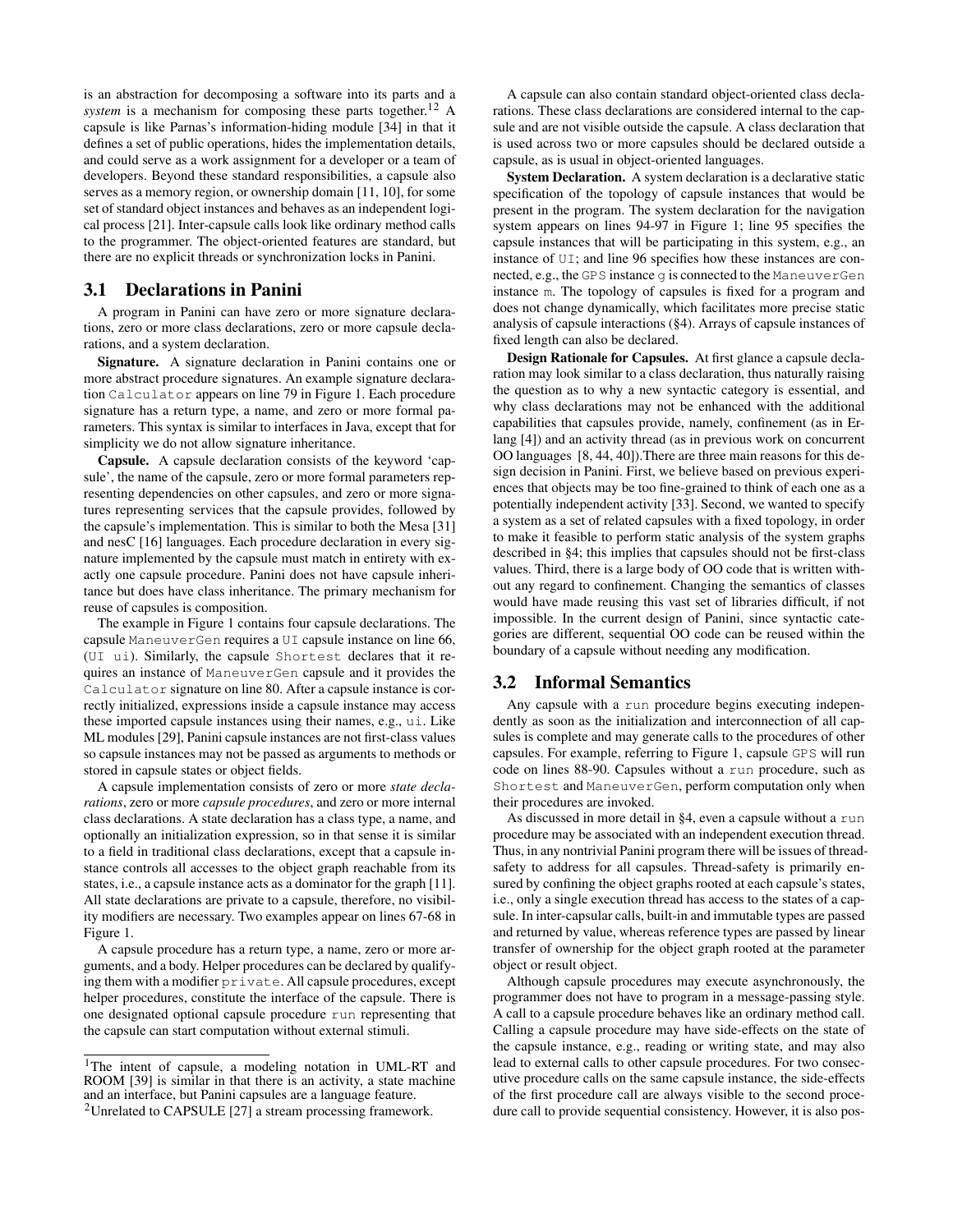sible that two calls on *different* capsules ultimately lead to effects within a single capsule, and we also ensure that effects of consecutive calls, as observable within a given capsule, are always seen in the order intended by the programmer.

Navigation system revisited. Compared to the explicitly concurrent Java program on lines 1-65 in Figure 1, the Panini program on lines 66-97 is an implicitly concurrent program. Owing to the declarative nature of some Panini features, this program is much shorter compared to the Java program. Most importantly, this example illustrates some of the key advantages of the Panini approach for programmers. These are:

- They don't need to create explicit threads or specify whether a given capsule needs its own thread of execution.
- They don't need to recognize or reason about potential data races.
- They work within a familiar method-call style interface with a reasonable expectation of sequential consistency.
- All synchronization-related details are abstracted away and are fully transparent to them.

# 4. THE PANINI COMPILER

To show the feasibility of realizing capsule-oriented programming in an industrial-strength compiler, we extended the Open-JDK Java compiler (javac) to add support for capsule-oriented programming to create the Panini compiler. We considered library and annotation-based approaches instead of extending syntax for Java, but the notation burden of these alternatives was significant enough to hamper usability, so we went with syntax changes.

There were three major challenges: how to detect confinement violations, how to detect the possibility of sequential inconsistency, and how to realize capsules while minimizing overhead.

Confinement. Within a capsule, thread-safety is primarily ensured by confinement: only a single capsule instance has access to the objects belonging to the instance. Confinement in itself is generally insufficient, however, since mutable objects can still be passed as arguments to inter-capsule procedure calls and returned as values. Unlike Erlang, which enforces that all data is immutable [4], or Scala actors with capabilities [19], which use an ownership type system [11, 10], we have adapted a static analysis for confinement [18] that tracks variables used as parameters in inter-capsule procedure calls and in return statements of public procedures.

Sequential consistency. In Panini, all instances of capsules in a system and all interconnections between them are declared statically; there is no inheritance for capsules and references to them cannot be passed as procedure arguments. The compiler exploits these properties to efficiently construct a *system graph* showing dependencies between capsule instances. In addition, when compiling a system declaration the compiler produces a more detailed *interprocedural system graph* in which the nodes are capsule procedures and edges are interprocedural calls. The compiler detects cases in which two calls lead to observable effects within the same capsule instance and provides a warning to the programmer. In some cases, that warning may be benign, and we provide an annotation Commutes for the programmer to express that. Our current prototype does not check whether this annotation is correctly placed, however, Diniz and Rinard's commutativity analysis could be applied [13]. If two calls are made to the same capsule instance, the FIFO ordering of messages (see below) ensures that effects within that capsule instance will occur in order.

Execution model. A capsule instance is a potential *execution domain* as well as an ownership domain for its state. An important feature of Panini is that the specification of capsules by the pro-



Figure 2: A capsule. Procedure invocations are enqueued as requests on the Message Ring Buffer. Requests are processed by an execution thread in FIFO order.

grammer is decoupled from the decisions about how to map each capsule's activities to OS threads. Logically, each capsule is an independent process-like entity, and the invocation of a capsule procedure triggers creation of a request object that is placed on a FIFO queue (the message ring buffer shown in Figure 2). In the default implementation, requests are executed in FIFO order by a single thread associated with the capsule instance.

From the caller's point of view, invoking a capsule procedure looks like an ordinary method call. The call returns immediately and the caller receives a *future* as a proxy for the actual return value (void return values are allowed). The future is completely transparent to the programmer, that is, it is an automatically generated type that is consistent with the expected return value [35]. If the value is not used immediately, the caller can continue execution. An attempt by the caller to invoke a method on the returned future will cause the caller to block until the callee has finished executing the procedure, automatically providing a synchronization point.

## 5. FURTHER APPLICATIONS

In coarse-grained concurrent applications, such as the simplified navigation system illustrated in Figure 1, the main motivation is not necessarily to achieve parallel execution but rather to correctly and safely model components that are "logically autonomous" [24]. These kinds of asynchronous, event-driven systems are the obvious candidates for Panini. However, the capsule abstraction also adapts easily to other styles of parallel programming, while retaining Panini's advantages of abstracting away the concurrency control mechanisms and ensuring data confinement.

Master-worker example. As an example, Figure 3 is a simple parallel program in which a number of "worker" tasks execute a Monte Carlo approximation of  $\pi$  in parallel; a "master" task combines the results as the workers finish. Each call to compute on line 17 executes asynchronously in an instance of a Worker capsule; the returned Number object is transparently replaced by a future for the eventual result. The futures provide an implicit barrier; that is, in the call to value on line 19, the execution of the run procedure in master capsule blocks until the corresponding *Worker* has finished computing its result.

The explicitly concurrent Java program has the applications's concerns tangled with the concurrency concerns, whereas the Panini program abstracts away the details of concurrency. As Figure 3 shows, the performance of the Panini program is comparable to that of the thread-based program. A more significant potential benefit is that the Panini compiler can be employed to guard against race conditions when parallelism is introduced into an application.

Thread pool example. Figure 4 shows the Java and Panini code for a simplified server using a thread pool implemented using a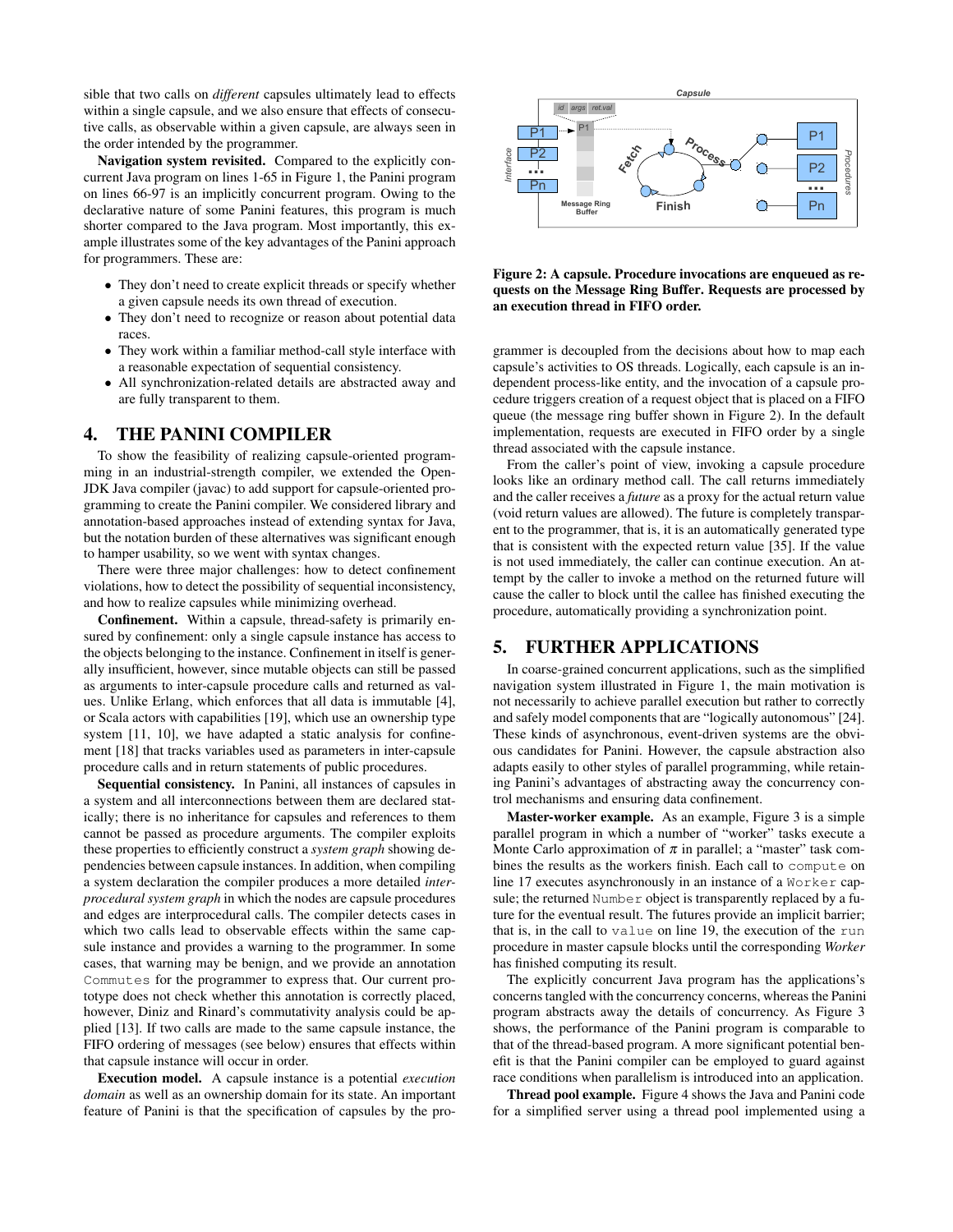#### Java program with threads and synchronization

#### Panini program



Figure 3: Parallel programs for Monte Carlo calculation of π. The user-defined **Number** class is the same in both Java and Panini.

leader-followers pattern [38]. The Java code is based on the implementation of the Tomcat 6 web server [1]. The thread pool Pool consists of a queue of idle threads. When the pool recieves a request from the Host via the runIt method to handle a connection, a Worker is removed from the queue and awakened with the doRunIt method. When finished handling the connection, the worker calls available to put itself back on the idle queue and then waits for the next task. If there are no idle threads in the queue when the host calls runIt, the main thread will block until a worker is available to handle the request, automatically providing a form of throttling to ensure that existing connections are handled before any new connections are accepted. (Note that this example, while faithful to the Tomcat implementation, does not precisely match the leader-followers pattern as described in [38] in which the worker threads also take turns listening for connections.)

The Panini version is functionally the same, but is dramatically simpler since all of the queueing, waiting, and notification is implicit. When a Worker calls the getConnection procedure, the call returns immediately with a future representing the Socket object, and a task corresponding to the procedure body is queued for execution in the Host. When a worker attempts to use the socket in its handleConnection helper, it blocks until the Host provides the actual socket.

Pipeline example. Panini's features can also be useful for implementing applications that can benefit from pipeline parallelism. To illustrate, consider the problem of maintaining the running average and maximum of a stream of numbers, e.g. average and max price of a stock in a day. Figure 5 presents a model with four capsules: Source, Average, Max, and Sink. Each of these capsules implement the signature Stage that provides only one procedure consume. The capsule Source generates a stream of random numbers and sends it down the pipeline, where Average updates its running average, Max updates the maximum, and Sink counts. Finally, on line 33, instances of these capsules are connected as a pipeline  $src \rightarrow avg \rightarrow sum \rightarrow max \rightarrow snk$ .

This code is very similar to how one would write a sequential program to model the same scenario, so the structure of this Panini program would be familiar to a sequential programmer. This code is also free of any concurrency-related concerns, such as setup and teardown threads for running each stage in the pipeline concurrently and synchronization between adjacent stages to hand off the input to the next stage, which is typical of a pipeline pattern. This code would, however, have all of the benefits of the explicitly concurrent implementation. Therefore, we believe that a sequential programmer would have a greater chance of success.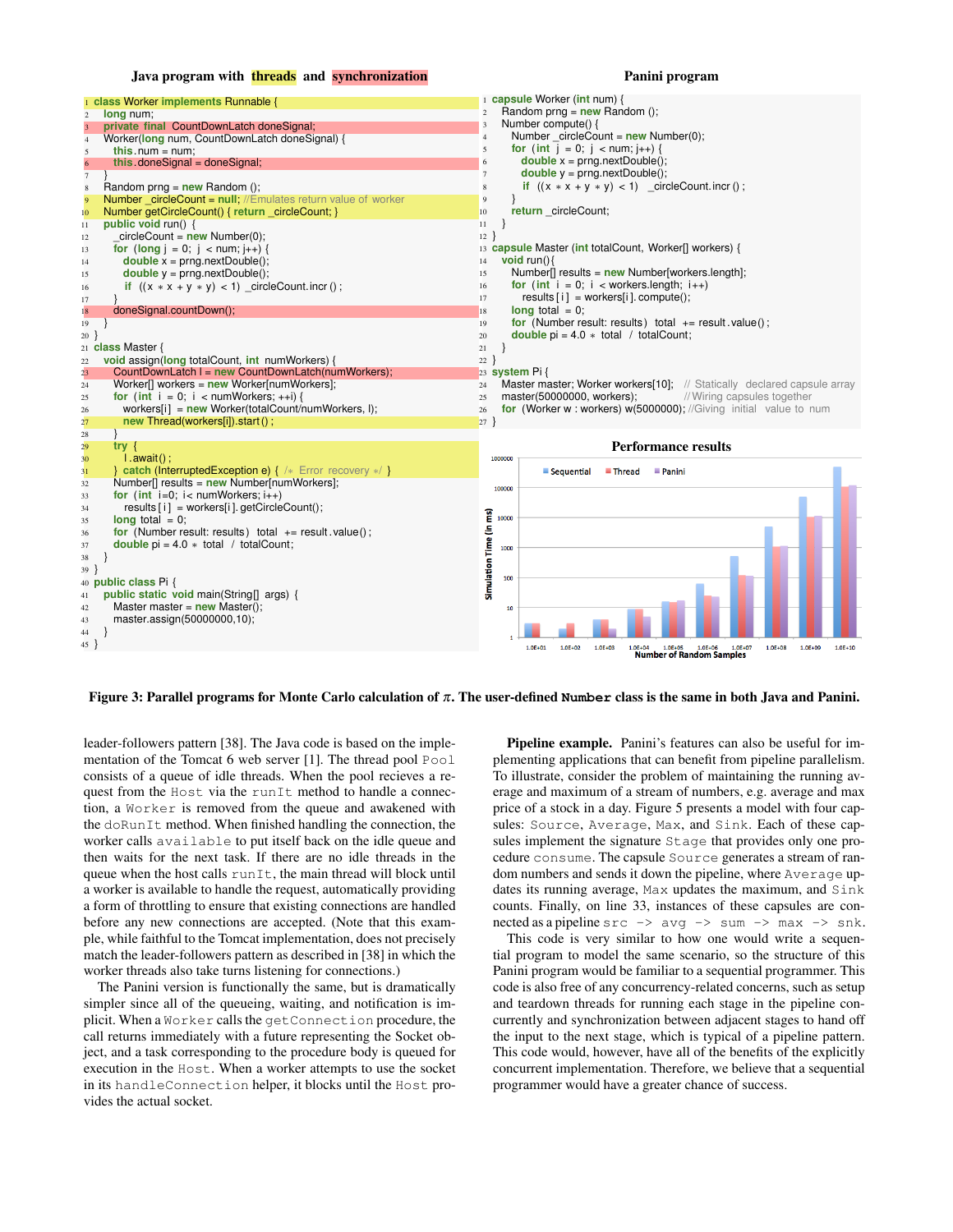#### Java



#### Figure 4: Server with a leader-followers style thread pool (based on Tomcat 6). Exception handling code is elided.

# 6. EVALUATION: PERFORMANCE

We now investigate three critical features of Panini to determine its viability as a language and an abstraction for non-trivial, implicitly concurrent programming. First, in §6.2 we translate 15 popular benchmarks shown in Figure 6 into Panini and determine the lines of code changed by minimal rewriting. Second, in §6.3 we test the speedup of these Panini benchmarks against the original serial and parallel versions. Third, in §6.4 we examine the memory overhead for Panini benchmarks compared with the originals.

#### 6.1 Benchmarks

Our selected benchmark suites, JavaGrande (JG) [41] and NPB [15], offer explicitly-threaded and explicitly-serial reference programs. Our rewriting translated only concurrency-related code and structure from the original programs and did not alter or optimize code not related to concurrency. We translated every Java benchmark in NPB and every benchmark in JG that had both a serial and a threaded version. For the rest of our evaluation, we refer to these explicitly-sequential and explicitly-parallel programs as SERIAL and PARALLEL, respectively. Figure 6 summarizes several characteristics of these programs gathered with SOOT [42] and lists what problem sizes our experiments used.

### 6.2 Code Size

Explicitly concurrent code can be some of the most intricate code in a program and challenging to write. Reducing this volume of code eases the programmer's burden and limits development bugs.

Research Question 1: *Do Panini programs require less code to implicitly achieve parallel and serial execution?*

Methodology. The translation of NPB and JG benchmarks from Java to Panini allowed many lines of explicitly-concurrent code to be replaced by implicitly-concurrent lines of code. We used the following non-intrusive guidelines for rewriting:

- Change thread objects to Panini capsules
- Change synchronized methods and blocks to Panini capsule methods and calls
- Create Panini capsule fields for top-level class instances
- Remove explicitly-concurrent and serial-only code

We used standard techniques for counting lines of code, which ignore blank lines and comments and count multi-statement lines with a weight equal to the number of actual statements.<sup>3</sup>

Results. The lines of code added and deleted by our rewriting are shown in Figure 7.

Analysis. The translated Panini benchmarks show a significant drop in lines of concurrency-related code because synchronization patterns are more concise in Panini. For example, execution of parallel workers is synchronized regularly in NPB with 11 lines in a master object and 13 lines in a worker object. Panini realizes this pattern implicitly with only 2 and 4 capsule lines, respectively.

#### Java program, con't

<sup>3</sup>http://reasoning.com/downloads/java\_line\_ count\_estimator.html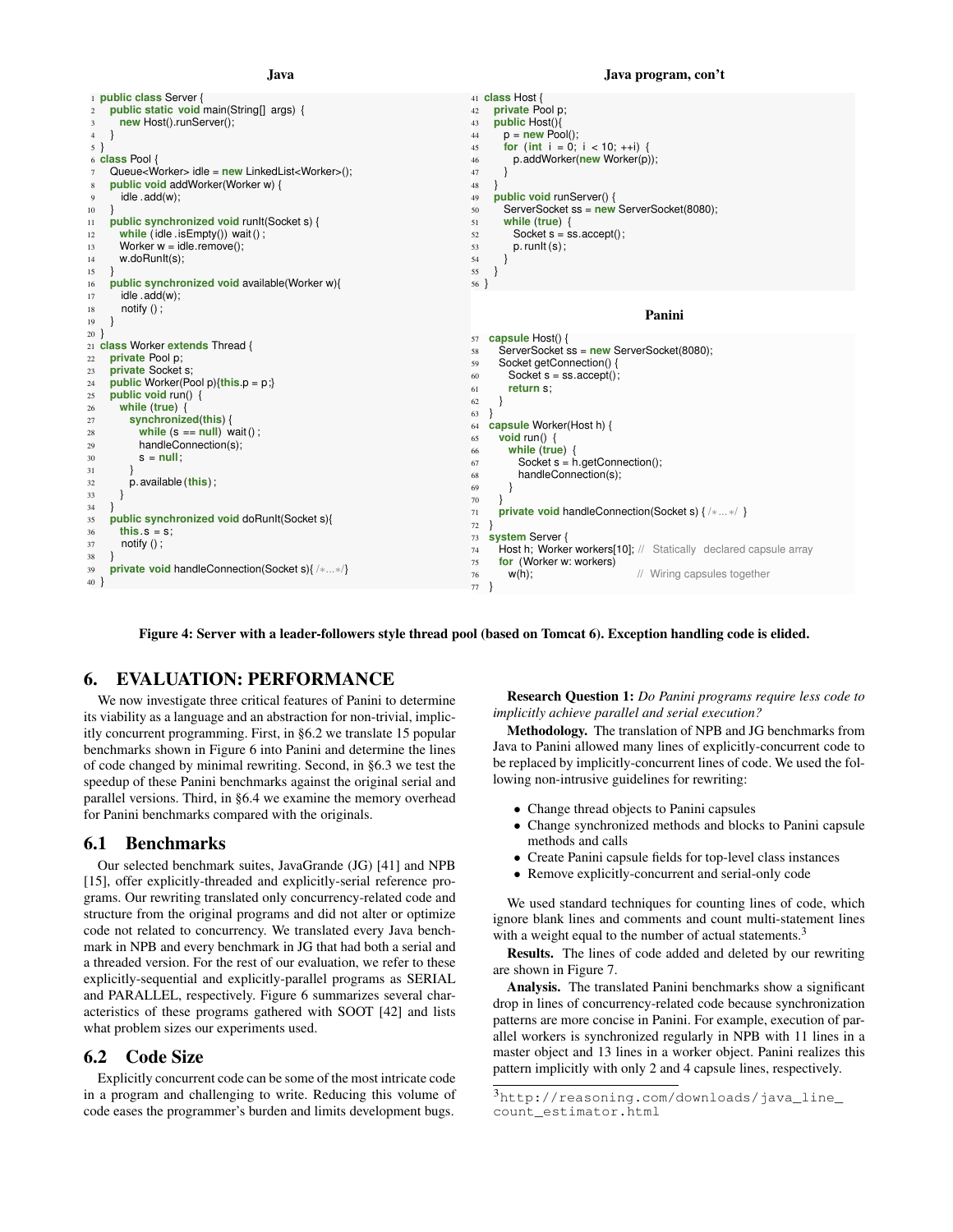|                | 1 signature Stage { void consume(long n); }              |
|----------------|----------------------------------------------------------|
| 2              | capsule Source (Stage next, long num) {                  |
| 3              | Random prng = $new$ Random ();                           |
| $\overline{4}$ | void run() {                                             |
| 5              | for (int $j = 0$ ; $j <$ num; $j_{++}$ ) {               |
| 6              | $long n = prnq.nextInt(1024);$                           |
| 7              | next.consume(n);                                         |
| 8              | ł                                                        |
| 9              | ∤                                                        |
| 10             | ł                                                        |
|                | 11 capsule Average (Stage next) implements Stage {       |
| 12             | $long average = 0$ ;                                     |
| 13             | $\lambda$ count = 0;                                     |
| 14             | void consume(long $n$ ) {                                |
| 15             | next.consume(n);                                         |
| 16             | $average = ((count * average) + n) / (count + 1);$       |
| 17             | $count++$ :                                              |
| 18             | ł                                                        |
| $19$ }         |                                                          |
|                | 20 capsule Max (Stage next) implements Stage {           |
| 21             | $long max = Long.MIN$ VALUE;                             |
| 22             | void consume(long n) {                                   |
| 23             | next.consume(n);                                         |
| 24             | if $(n > max)$ max = n;                                  |
| 25             | ł                                                        |
| $26 \}$        |                                                          |
|                |                                                          |
|                | 27 capsule Sink(long num) implements Stage {             |
| 28             | $\lambda$ count = 0;                                     |
| 29             | void consume(long n) { $count++$ ; }                     |
| 30             | ₹                                                        |
|                | 31 system Pipeline {                                     |
| 32             | Source src; Average avg; Max max; Sink snk;              |
| 33             | $src(avg, 500)$ ; $avg(sum)$ ; $max(shk)$ ; $snk(500)$ ; |
| 34             |                                                          |

Figure 5: An Example of Pipeline Parallelism in Panini.

|            | <b>Benchmark</b> | Abbr. | <b>Size</b> | # Methods | $#$ Statements |
|------------|------------------|-------|-------------|-----------|----------------|
|            | Crypt            | cr    | C           | 30        | 1,567          |
|            | LUFact           | lu    | C           | 33        | 1,737          |
|            | MolDyn           | md    | B           | 35        | 2.417          |
| JavaGrande | MonteCarlo       | mc    | B           | 110       | 2,252          |
|            | RayTracer        | rt    | B           | 68        | 2,303          |
|            | <b>Series</b>    | ser   | B           | 28        | 873            |
|            | <b>SOR</b>       | sor   | C           | 26        | 771            |
|            | SparseMatmult    | sm    | C           | 27        | 818            |
|            | <b>BT</b>        |       | А           | 44        | 34,804         |
|            | CG               |       | A           | 31        | 3,434          |
|            | FT               |       | А           | 37        | 4,831          |
| PВ         | <b>IS</b>        |       | А           | 27        | 2,358          |
|            | LU               |       | А           | 44        | 36,736         |
|            | MG               |       | A           | 41        | 7,818          |
|            | SP               |       | А           | 44        | 28,098         |
| Total      |                  |       |             | 625       | 130,817        |

#### Figure 6: Static Characteristics of Evaluation Benchmarks

By reducing the volume and complexity of concurrent code, Panini promises to boost programmer productivity and success during concurrent program design. When rewriting these benchmarks in Panini, our student programmers gave frequent feedback that the Panini code they created was easier for them to write and understand than the explicitly-concurrent code of the original benchmarks.

# 6.3 Speedup

To ensure that Panini program performance is comparable to that of explicitly-parallel programs, we examined the speedup that Panini benchmarks achieve with reference to the original serial versions and original parallel versions. We define Panini speedup as:

#### *Speedup* = *Re f erence Time* / Panini *Time*

Because speedup is a ratio, its average is correctly computed as a geometric mean rather than as an arithmetic mean.



Figure 7: Change in Benchmark Code Size

General Methodology. Following the methodology of Georges *et al.*, we tested the speedup of Panini benchmarks against the originals using two different metrics [17]. *Start-up performance* is measured for "one VM invocation and a single benchmark iteration." *Steady-state performance* is measured using "one VM invocation and multiple benchmark iterations," where each benchmark is repeated within the VM until its performance reaches steady-state. Iteration time measurements are taken after steady-state is reached.

For our experiments, steady-state performance is reached when the coefficient of variation of the most recent three iteration times of a benchmark fall below 0.02. Some changes to the original benchmarks were necessary to reset static result variables, restart timers, join created threads, and cut object reference loops in support of repeated iterations in a single VM.

We repeated our comparison on multiple evaluation platforms with a number of cores ranging from 2 to 12 including an Intel Core 2 Duo with two cores, an Intel Core i5 with four cores, an AMD Opteron 2431 with six cores, and an AMD Opteron 2431 with twelve cores. We also considered several different values for the number of threads used by each benchmark in order to compare performance across a range of thread-to-core ratios.

#### *6.3.1 Start-up Time*

When a Java program is run only once, a previous adaptive compilation of that program is not available to the VM. If the program is fairly short, the execution time will include JIT-ing but will not be long enough to benefit much from it. In these cases, start-up time is a critical performance measure.

Research Question 2: *Do Panini programs have better start-up performance than sequential programs?*

Methodology. We took 30 start-up time samples for each benchmark on each evaluation platform and at each number of threads of interest. The number of threads ranged from "0," which implies serial execution, up to 24, which is twice the number of cores on our largest evaluation machine. Time was measured as the OS-reported CPU time used to execute the program once in a fresh VM. Because the NPB benchmarks BT, LU, and SP take orders of magnitude longer to run than all other benchmarks, we sampled them only 3 times and not on our 2-core platform. We computed 95% confidence intervals (CI's) using the Student's *t*-inference to verify the reliability of our observed summary statistics.

Results. At a glance, Figure 8 shows the speedup for all test cases and all Panini benchmarks with reference to SERIAL. As white changes to blue, speedup increases from 1.0 to 12.0. As white changes to yellow, speedup decreases from 1.0 to 0.0.

Analysis. Figure 8 is dominated by white and blue, which shows that Panini speedup is near 1.0 or above 1.0, in most cases. Only a few test cases show a slowdown with Panini in light yellow.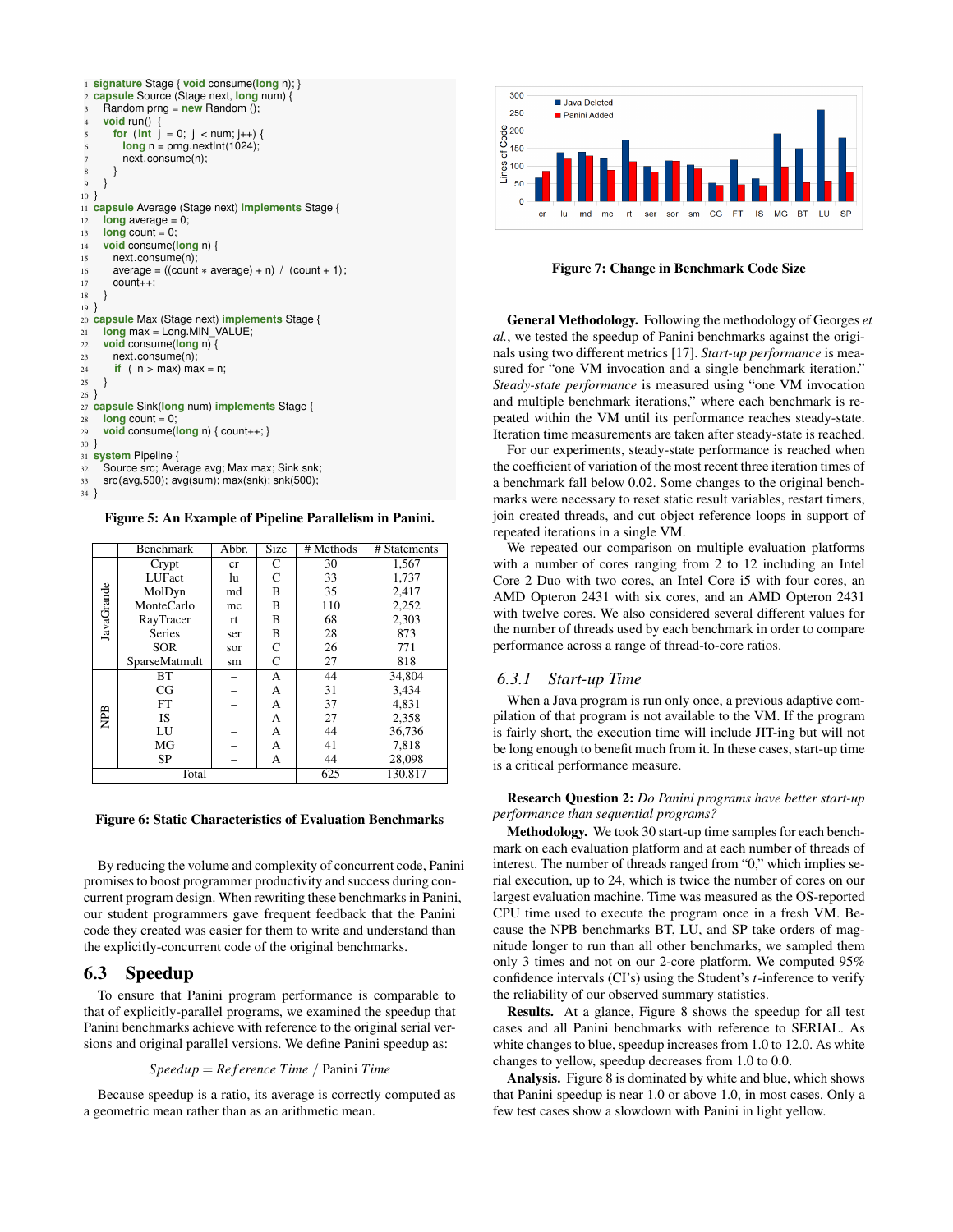

Figure 8: Start-up Time Speedup For Panini vs. SERIAL. (Stronger blues show that Panini performance is better.)

This overview gives quick visual evidence that a Panini program is as good as or better than SERIAL. Not all programs exhibit startup time speedup; so, we examine head-to-head speedup at each experiment setting to confirm that Panini's implictly-concurrent performance is on par with PARALLEL.

Research Question 3: *Is the start-up time speedup of Panini programs comparable to that achieved by human experts?*

Methodology. To answer this research question, we used the test data that was gathered for the previous question.

Results. Figure 9 shows the head-to-head speedup of each Panini benchmark against its explicit PARALLEL or SERIAL version. The confidence intervals for start-up time speedup were very tight; so, they are not shown.

Analysis. The majority of Panini benchmarks show close startup time performance to their explicitly-parallel counterparts. SOR from JavaGrande exhibits unpredictable behavior while the others follow consistent speedup patterns. As the number of machine cores increases, speedup tends to vary more. The 2-core machine shows speedup constricted around 1.0 while the 12-core machine shows speedup ranging more loosely between about 0.8 and 1.2.

The Panini speedup for SOR is unique and somewhat erratic. We inspected the PARALLEL code for SOR and discovered that a busy wait on shared data values is used for thread synchronization. This has rising costs as the number of threads increases; so, Panini's automatic synchronization mechanism performs much better at nonideal thread-to-core ratios. It may be that this behavior is intended for benchmarking purposes. Other JG benchmarks make use of a TournamentBarrier, and show better behavior as thread-count increases.

Assuming a log-normal distribution for speedup, statistical *t*inference yields a 99% confidence interval of (0.997,1.021) for speedup across all start-up time experiments. Repeating the *t*-test for an alternative hypothesis that true speedup is less than 1.0 yields *p*-value against the alternative of 0.9699. So, even when restricted to the same compilation decision as human experts, there is strong evidence that a Panini program with compiler-generated synchronization will execute as fast as or faster than a vetted Java program with manually-written synchronization.

## *6.3.2 Steady-State Time*

When a Java program runs for a long time, adaptive compilation and class-loading performed during start-up have much less impact on overall performance. This can be approximated for shorter programs with repeated executions in a single VM. For long-running concurrent applications such as server programs, steady-state performance is of greater interest than start-up time.

#### Research Question 4: *Do Panini programs have better steadystate performance than sequential programs?*

Methodology. We took 10 steady-state time samples for each benchmark on the same combination of platforms and program thread counts as the preceding start-up time experiment. Time was measured as the average clock time of three iterations of the program inside an existing VM after steady-state performance was reached. Because the NPB benchmarks BT, LU, and SP take orders of magnitude longer to run than all other benchmarks, we sampled them 2 times and not on our 2-core evaluation platform. We again computed 95% confidence intervals.

Results. Figure 10 shows an overview of steady-state time speedup of each Panini benchmark with reference to SERIAL.

Analysis. Almost entirely white and blue, Figure 10 establishes that Panini programs are as fast or faster than SERIAL. Not all Panini benchmarks show speedup against SERIAL; so, we again more closely examine steady-state time in head-to-head comparisons of Panini benchmarks with the originals.

Research Question 5: *Is the steady-state time speedup of Panini programs comparable to that achieved by human experts?*

Methodology. To answer this research question, we used the test data that was gathered for the previous question.

Results. Head-to-head steady-state speedup for Panini with reference to PARALLEL and SERIAL is shown in Figure 12.

Analysis. As before, most Panini benchmarks perform virtually the same as their counterparts. The variation in speedup increases with the number of cores on the platform, exhibiting little difference from 1.0 on a 2-core machine and a range of about 1.3 to 0.7 on a 12-core machine. Though not shown, the 95% CI's remain between 0.6 and 1.6 for all benchmarks other than SOR, whose busy-sync behavior is again a problem for PARALLEL.

The expected steady-state speedup overall is 1.003, with a 99% confidence interval of (0.988,1.018). Though not as clearly equivalent as it was for start-up time, there remains evidence that a Panini program with automatic, implicit concurrency will execute as fast as an expert's explicitly-parallel Java program in steady-state.

## 6.4 Memory Overhead

Efficient use of both time and memory is essential for applications to reduce energy costs and allow other programs to be productive on a shared platform. Having shown that the size of concurrency code is decreased and that the execution time remains generally unchanged for Panini programs, we consider finally what memory overhead, if any, is introduced by Panini.

Research Question 6: *How much memory overhead is introduced by Panini and what are the primary sources of this overhead?*

Methodology. Using our 4-core evaluation platform, we logged garbage collector activity for 10 runs of each benchmark at each number of threads used in the speedup experiments of §6.3. Because the NPB benchmarks BT, LU, and SP take orders of magnitude longer to run, we sampled them only 3 times.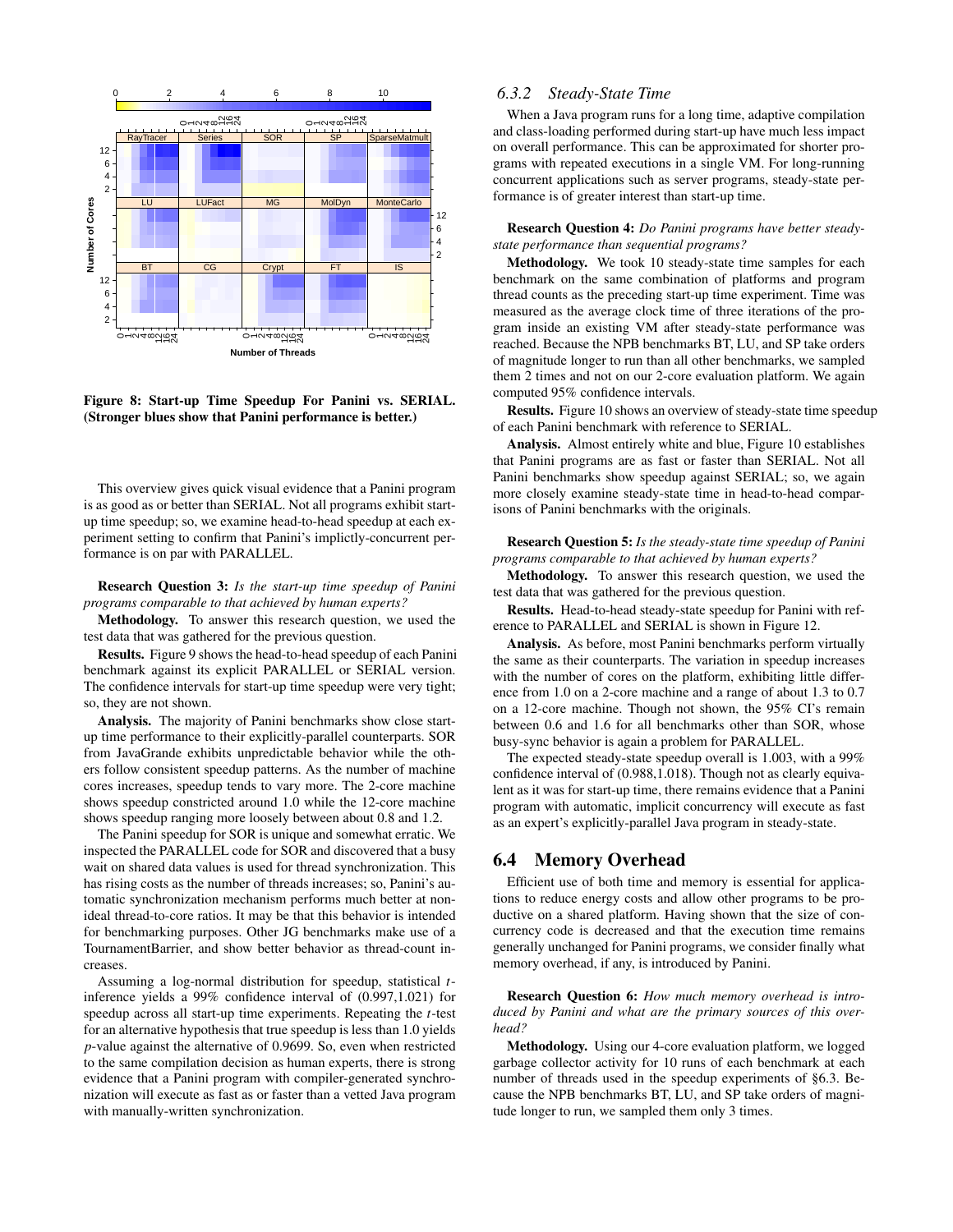

Figure 9: Start-up Time Speedup For Panini vs. Originals — Equivalent, overall, with no direct concurrent programming.



Figure 10: Steady-state Time Speedup For Panini vs. SERIAL (Stronger blues show that Panini performance is better.)



Figure 11: Change in Java Heap Used For Panini vs. Originals

Results. Figure 11 shows the head-to-head ratio of the heap memory used by Panini over PARALLEL and SERIAL on our 4 core evaluation platform.

Analysis. Panini's automatically returned future objects are small; however, when the memory used by a program is also small per synchronization, this overhead becomes more apparent. In particular, LUFact uses shared objects throughout its execution yet has several barriers per iteration.

Our Panini version of SparseMatmult was based on the PAR-

ALLEL version, which creates a copy of 3 large matrices in each worker object. The SERIAL version uses a single master copy of its matrices. So, SERIAL consumes only about half as much Java heap as the Panini version, which has 1 serial worker capsule.

#### 6.5 Summary

Panini programs automatically achieve start-up and steady-state time performance that is likely indistinguishable from hand-crafted, explicitly-parallel programs. All in fewer lines of code and with *no* explicitly concurrent code. Compiler-generated synchronization introduces minimal memory overhead, which becomes trivial for sufficient computation per capsule method. Thus, Panini is a very attractive choice for a simple, implicitly-concurrent development language that yields no performance loss.

## 7. RELATED IDEAS

The idea of exposing concurrency at the boundary of components has appeared in one form or another in much previous work, e.g., guardians [25], active objects [32], and actors [3] as in Erlang [4] in Scala [20] and in AmbientTalk [12]. Many of the early proposals were in the context of distributed systems; nevertheless, they are relevant to current and ongoing efforts in the design, semantics, and implementation of concurrent language features [4, 20], including capsules. Bal, Steiner, and Tanenbaum present an excellent overview of this research [5]. The observation that improving parallelism requires better abstractions has also appeared in literature, e.g., X10 [9], Habanero [7], and Galois [22]. A primary goal of Panini is to decrease the impedance mismatch between sequential and implicitly concurrent code to help sequentially trained programmers who may struggle with concurrency. In contrast to prior work that provides an asynchronous programming model, calls to capsules are treated as logically synchronous in Panini. Many decisions in the design of Panini and its implementation are driven by this fundamental difference in philosophy.

Active Objects. Lavendar and Schmidt [23], Nierstrasz [32] among others, investigated the notion of active objects. Most recently Schäfer and Poetzsch-Heffter [37] as well as Clarke *et al.* [10] have further investigated this design. The notion of a "domain" in Hybrid [32] is closely related to a capsule. A domain encapsulates a set of objects, whereas a capsule acts as a dominator for the object graph reachable via the capsule [11]. Like a capsule, a domain can only have a single active thread of control called an "activity," which is like a token that is moved from one domain to another; in Panini a capsule logically retains an active thread of control throughout its lifetime. In Hybrid all calls (except for "activity start") were remote procedure calls with blocking send, whereas in Panini intra-capsular calls are synchronous and inter-capsular calls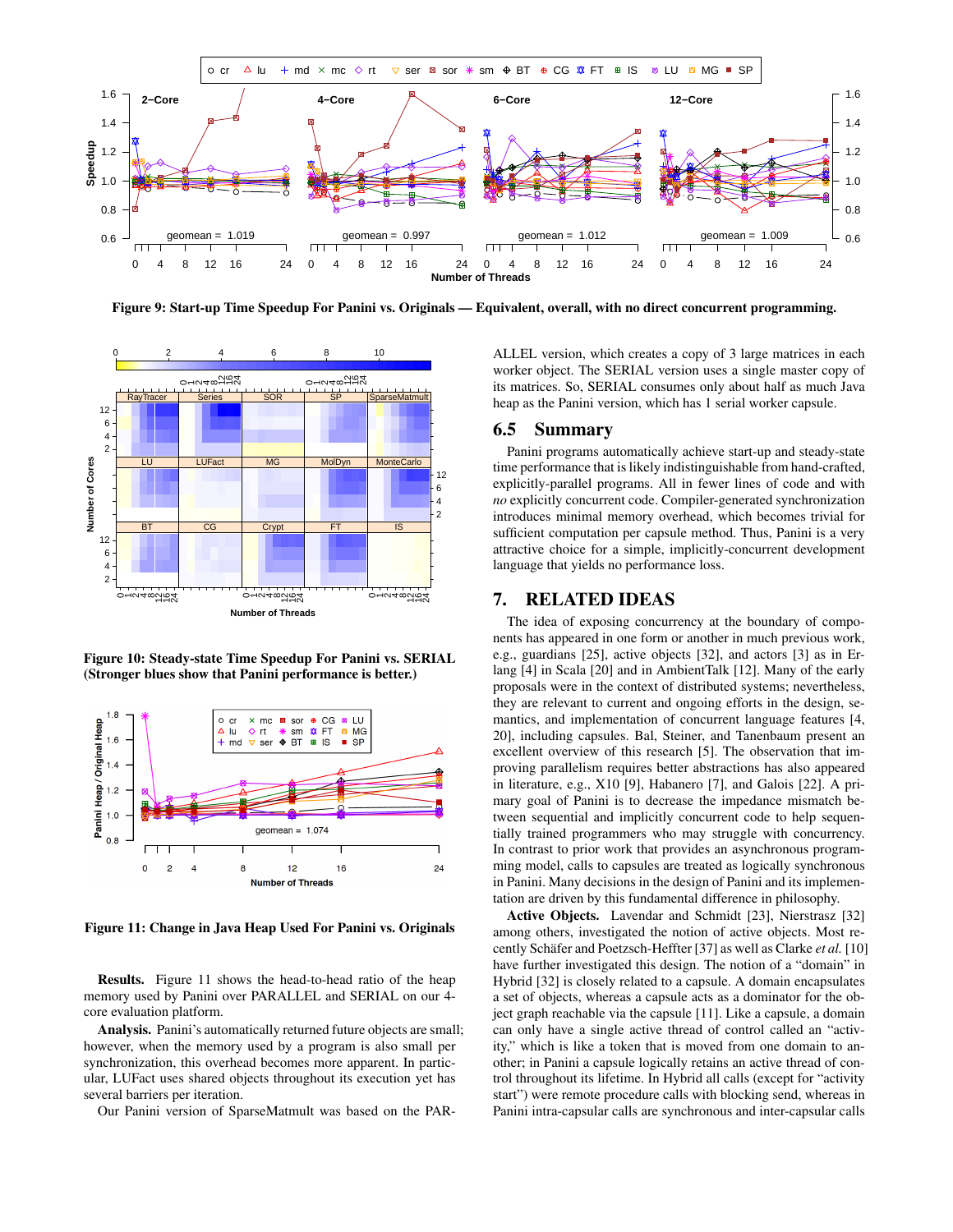

Figure 12: Steady-state Time Speedup For Panini vs. Originals — Equivalent, overall, with no direct concurrent programming.

are logically synchronous. MOAO [10] distinguishes between "active" and "passive" objects and uses futures to introduce concurrency for calls on active objects. Transparent futures using proxy objects similar to those generated by the Panini compiler are described in [35].

Argus. The notion of capsules in Panini is also related to the notion of *guardians* in Argus [25]. Like guardians, capsules encapsulate and control access to resources. However, unlike guardians, sending a request does not create a concurrent process in Panini, avoiding concurrency-related issues within a capsule's boundary. Unlike the dynamic creation of guardians in Argus, capsules are statically created and configured in Panini, which helps provide sequential consistency via a compile-time analysis.

More declarative concurrency. Unlike Jade [36] and similar approaches like Cilk [14] that focus on fine-grained parallelism, Panini combines both concurrent tasks and data into the capsule abstraction to provide coarse-grained implicit concurrency. Capsule are also more general compared to async event types that are specific to implicit-invocation design style [26].

Concurrent object-oriented languages. There is also a rich body of work on such concurrent object-oriented languages such as COOL [8], Seuss [30], Concurrent Smalltalk [44] and BETA [40]. See Papathomas's survey for an overview [33]. Unlike the works above, in Panini objects do not execute in the context of a local process, which avoids creating too many processes [33]. Panini's design also avoids the inheritance anomaly [33].

StreamIt. Capsules in Panini can also be used like filters and streams in the StreamIt language as we show in §5; however, since focus of StreamIt is streaming applications it provides some specialized (and highly optimized) features for this domain, e.g. splitters, joiners. Panini is intended to be a general purpose language in which these features can be defined by the programmer, e.g. consider a capsule Splitter in Figure 5 that connects to two other capsules and calls the procedure consume on both.

Explicitly concurrent languages. Compared to explicitly concurrent features like threads in Java and C#, and approaches like unified parallel C (UPC) [6], Titanium [43], Panini provides implicit concurrency at the capsule boundary. The advantage of Panini's approach compared to these ideas is the ease of use for a sequentially trained programmer, whereas a disadvantage is the lack of fine-grained control over concurrent structures.

Modules in sequential languages. One of the earliest languages to have the notion of modules with exported and imported interfaces was Mesa [31], a language designed and developed at Xerox Palo Alto Research Center in the 70's and early 80's. The notions of modules and signatures in ML are similar [29]. Panini's capsules are based on Mesa, but also provide implicit concurrency.

### 8. CONCLUSION AND FUTURE WORK

Programmers come in two shapes — those who have mastered reasoning about the interleaving of concurrent tasks and those that find it difficult. There are many in the second camp [28, 2]. There is a significant body of research on helping programmers in the first camp, typically HPC programmers [9, 7, 22]. Programmers who find concurrency hard to master can benefit from better abstractions that provide implicit concurrency [3, 25, 32]. While the jury is still out on whether the asynchronous message passing model for concurrency is the best path going forward, it is clear that the existing software development workforce was not educated to adopt that model [2].

We have argued for research on programming language mechanisms that adhere to assumptions that a sequentially trained programmer would rely upon, such as the sequential semantics of procedure calls. However, we do not promise concurrency for free; rather, we rely upon the observation that capable, sequential programmers have received some formal training in modularizationrelated concepts in both basic and in advanced courses. To harness this knowledge towards exposing modularization-guided implicit concurrency in program design, we have shown how to fuse the notion of a module [31, 16, 29] with the notion of an activity [32] and an ownership domain [11] such that separating program logic into capsules naturally contributes toward implicit concurrency. Capsules provide simultaneous benefits in terms of both software evolution and program performance.

In Panini, the specification of capsules by the programmer is decoupled from decisions regarding how to associate them with threads of execution. The default implementation associates a dedicated OS thread with each capsule. However, in some cases a purely thread-based execution model may introduce unnecessary overhead. Our immediate future work focuses on a compilation strategy that, based on a set of heuristics and program metrics we have identified, selects for each capsule either a thread-based implementation, a purely sequential implementation, or a task-based implementation in which one execution thread is shared by a group of similar capsules.

A key challenge in this work was to provide a safe and efficient implementation while retaining familiar semantics. We tried out the Panini language on several benchmarks, where it showed speedup comparable to manually parallelized versions, while providing the additional benefit of simpler, more modular code. Since concurrency is implicit, Panini hides these concerns from programmers, allowing them to focus on the task at hand. By bringing most benefits of actor-like abstractions to sequentially-trained programmers via a familiar synchronous model, Panini could help these programmers overcome the tough hurdle of concurrent program design.